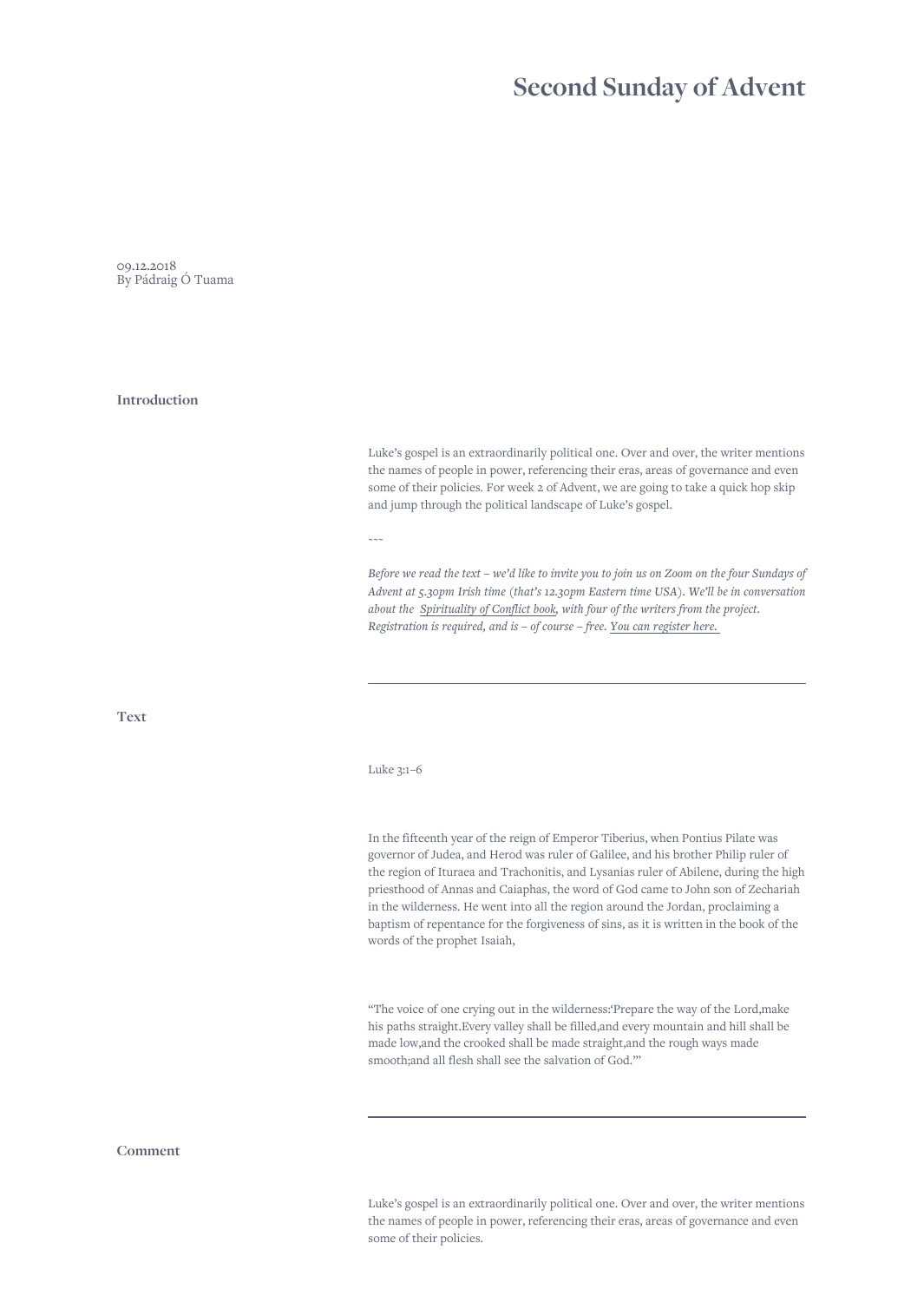The readings for the past two weeks have been filled with warnings about signs of the times. Now, rather than talking about signs, Luke's gospel text drops us into the actual events, describing in detail the political landscape of the times. Even a casual acquaintance with the gospel texts brings some familiarity with the complicated dynamics of conflict in the politics of the day — names such as Herod, Pilate, Judea, Pharisees, Scribes, Samaria, Syrophonecia, Gentile, Rome, all trip off the tongue, even though our knowledge about these geographies, groups and geopolitical realities might be patchy.

For the purposes of clarity about how comfortable Luke's gospel is in detailing political conflict, here follows some political history. Obviously these are broad brushstrokes. For detailed reading, you will find the books and links in the further reading section (below) helpful. A quick warning – you might want a pot of fortifying tea (or whatever your brew of choice is); you'll need it.

About 60 years before the birth of Christ, Rome conquered Jerusalem, and "Herod the Great" — from Samaria — was installed as a Client King. The fact that this role was a Samaritan one meant that the role was more familiar with Judean practices and religion than the Romans were, yet still distant enough for Roman manipulation. This Herod (there are a number of Herods, all Client Kings of the Roman Empire) expanded the temple in Jerusalem through heavy taxation and was complicit in the ongoing subjugation of the Jews in Jerusalem and Galilee.

The emperor at the time was Caesar Augustus. He lived from 63BCE to 15CE, and reigned from 44BCE. He was called the 'Son of God' and 'Saviour of the world' and songs were sung about how he'd 'bring peace'. These names are already alerting us to the political potency at the heart of Mary's Magnificat (but more about that particular political piece of subversive hymnody on the fourth week of Advent). Zechariah's song, too, uses images from Exodus while prophesying how we will be saved from our enemies (1:71, 73) and those salty prophets, Simeon and Anna also have the cessation of foreign occupancy and subjection in their hopes. The political context of Luke's gospel is continued through the narrative of the Centurion 7:1– 10), and even Jesus predicts the destruction of Jerusalem by opposing armies  $(21:20-24)$ 

Luke's reference to Quirinius (although problematic in that it implies that Jesus birth was post 6AD whereas Herod the great died in 4BC, meaning that Mary's & Elizabeth's pregnancies could not overlap) is a clear obvious reference to that census being an occasion for a rebellion led by Judas of Galilee from which came the Zealot movement. That Acts 5:37 mentions Judas the Galilean's revolt in connection with the census indicates the associations that were in the evangelist's mind. All of these political references locate the emerging story of God's saving love amidst the reality of political chaos.

Back to Caesar Augustus… He oversaw the aftermath of Herod the Great, who died in 4CE.

On Herod the Great's death, the Emperor Augustus honoured the terms of Herod's will, placing his son Herod Archelaus over Judea, Samaria, and Idumea to 6 CE. This region was referred to — by the Romans — as "The Tetrarchy of Judea". However, at the request of the Jewish and Samaritan delegations, the Romans deposed Archelaus, made border changes, and created the "Iudaea province." This enlarged province was ruled by a prefect (one of whom was Pilate) until the year 41. From 6–66 there were governors of the Judean province. Pilate was Prefect of Judea, 26–36.

So Herod's son Archelaus was out, but Herod had had three other sons, some of whom are mentioned in this Sunday's gospel reading. Herod Antipas was tetrarch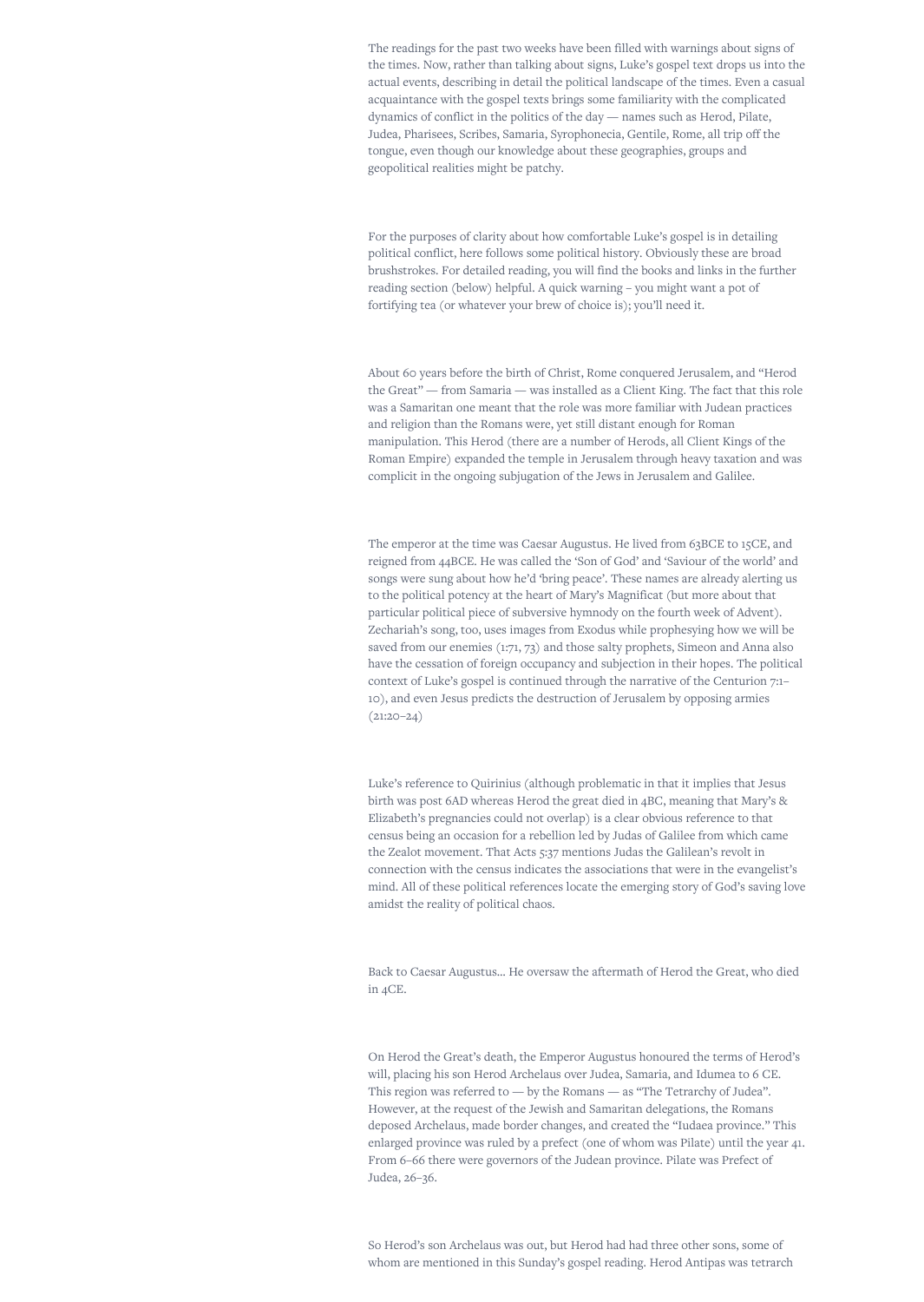of Peraea and Galilee to 39 CE; and his brother Philip ruled areas both to the north and the east of the Jordan river. All of this indicates a step–down in power and authority from that which Herod the Great had held. Tetrarch basically means "a petty prince" – a title which was little more than a plaything for reputation; albeit one that made the lives of some people miserable.

(Please, in the name of all that is good and holy, pour yourself more tea).

Luke's mention of Lysanias is obscure – and has puzzled biblical historians. To be sure, there was a Lysanias, but he died in 36BCE. Others argue that Luke is making reference to the Lysanias mentioned by Josephus, and still others argue that Luke is saying who he thinks should have been ruler at the time, rather than who was installed at the time.

Luke mentions the High Priests too. The High Priests were another "in between" role. They came from among the Jewish people, but were appointed by Roman authorities. Annas served as High Priest from the year 6CE to 15. He was young only 36 by the end of his time as High Priest. Yet he remained an important political character, aided by his five sons and his son–in–law Caiaphas (also mentioned in this gospel text).

(Interestingly, Annas and Caiaphas continue to be political actors in the life of Jesus in the writings of Luke, as well as in those of Matthew and John. — see Matt 26:3, 57; John 11:49, 18:13, 24, 28; Acts 4:6)

Back to Caesar Augustus — remember him? High–heejin of the Roman Empire. He died in 15CE he was succeeded by Tiberias Caesar, under whose reign Jesus was abducted and executed. The Herod of that era is portrayed somewhat passively (23:6–12) because by that stage, Judea is under Pilate whose bloodthirsty character has been established (13:1). Jesus, a Galilean, who is making his way through the towns and villages (13:22) to Jerusalem must know that Jerusalem is not a safe place for Galileans.

(Is the tea finished? We're almost done.)

Even this brief hop, skip and a jump through the political landscape of Luke's gospel demonstrates the fact that the evangelist locates Jesus firmly within the context of contested territory, temporal powers, political machinations, despotic leadership and disputes about the rightful kings. That the gospel progresses in a political vein, moving towards the execution of Jesus as a pretender to the throne (23:2–5, 38) confirm to us that political reality is at the heart of the gospel of Luke, not a mere backdrop. The words of Zechariah's song — that Jesus is set for the "rise and the fall of many in Israel" — and Mary's song — casting the mighty from thrones — each lay the foundation for a profoundly politically engaged gospel manuscript, a manuscript that sees the fall of an Empire, and the glorious inclusion of all in a universal song of salvation that will go from Jerusalem to the ends of the earth.

**Response**

Today, in our own daily conversations, we make casual references to political realities: "in the campaign cycle of the general election…" or "in the months after the murder of…" or "while the polar ice–caps were melting…" or "the first century after partition…", using names or events as a shorthand for an era of a particular political policy, or evil, or achievement, ambition or deception.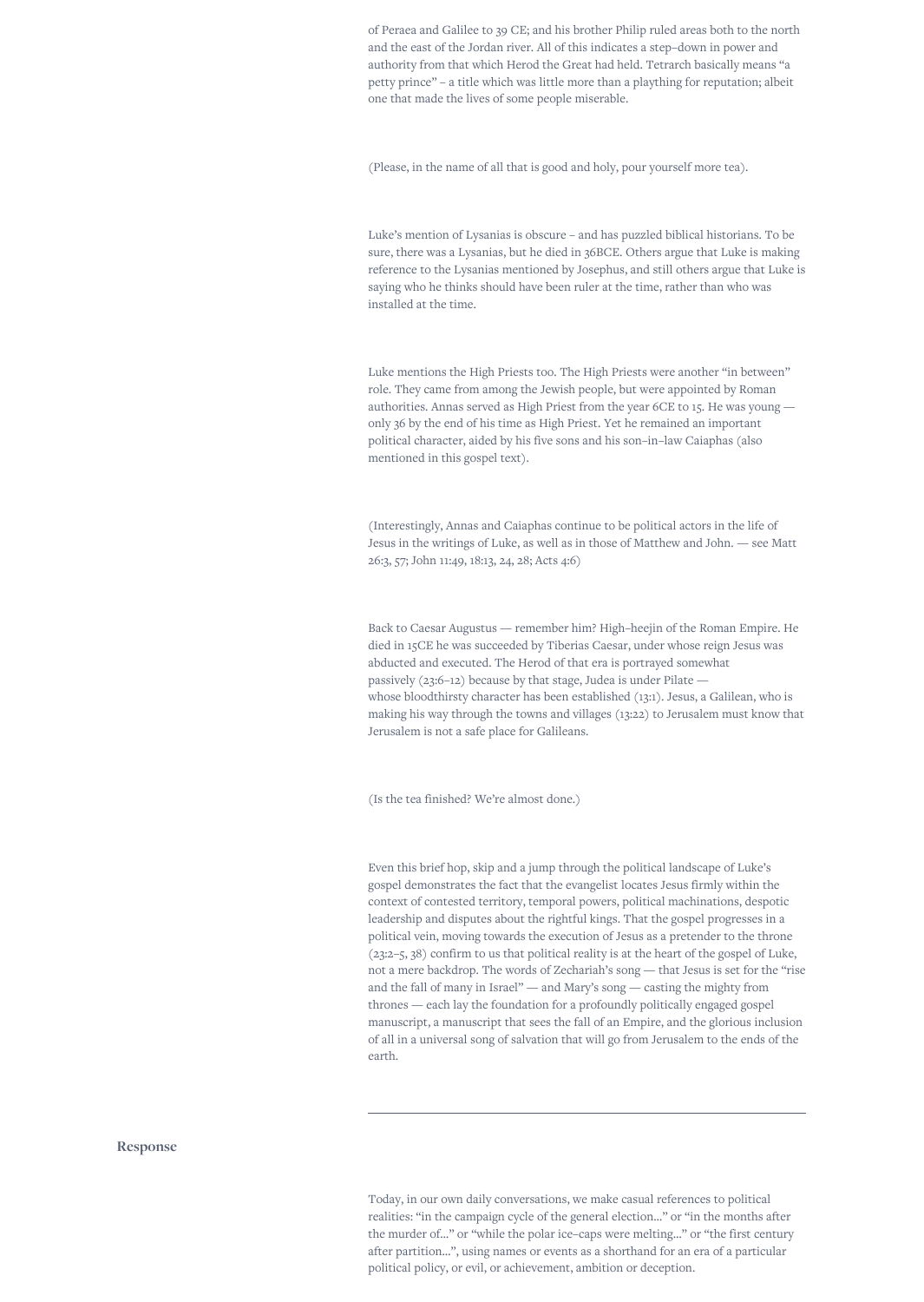To read the text of Luke's gospel is to be drawn to read the text of our own days where political realities influence the everyday.

 The gospel text calls all of us to be incarnate in our social, cultural, linguistic and political realities, and to search for the pathway of justice in these realities.

In light of the description of Luke's political landscape, it may be of interest to you to imagine how – in years to come – you'd describe their own political landscape of today, and what action you're called to, as a result of this imagination.

**Prayer**

God of time; Time came from the words shaped by your mouth and then you came into time in the body of a child: with a mouth, ears, eyes, legs, arms, a heart beating, a stomach aching for food, and a brain aching for integrity.

In our own time, give us the wisdom to discern the signs of the times, so that we can respond to the things that will make life flourish more and more.

Because you are the one from whom all life comes and with whom all life flourishes more and more.

Amen.

**Further Reading**

All of the information above has been gleaned from reading the works of the following scholars, to whose study and intelligence, much is due. Any mistakes are entirely mine.

- Bailey, Kenneth. *Jesus through Middle Eastern Eyes.* IVP 2009
- Freyne, Sean. *Galilee, Jesus and the Gospels.* Dublin: Gill and Macmillan. 1988.
- Gafney, Wilda. *Womanist Midrash* Westminister John Knox Press, 2017
- Gafney, Wilda. *A Women's lectionary for the Whole Church*. Church Publishing, 2021.
- Horsley, Richard A. *The Liberation of Christmas: The Infancy Narratives in Social Context.* New York: Crossroad, 1989.
- Levine, AJ. The Misunderstood Jew, and (ed) The Jewish Annotated New Testament
- Schüssler Fiorenza, Elisabeth. *Jesus: Miriam's Child,*